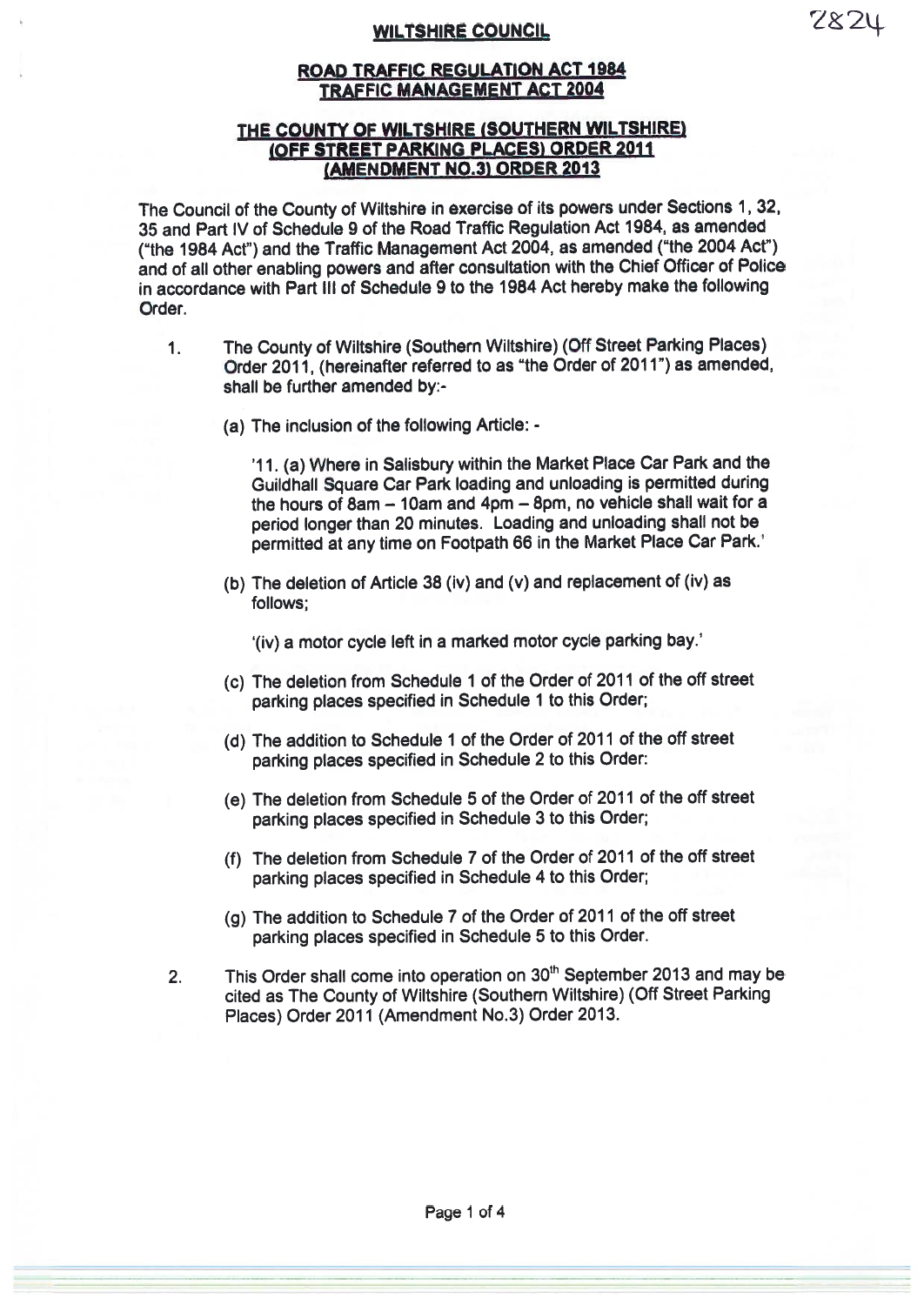## SCHEDULE I

### Deletion from Schedule 1 of the Order of 2011

| Name of<br>Parking<br><b>Places</b>                                                                         | <b>Special manner</b><br>of standing of<br>vehicles | <b>Special classes</b><br>of vehicle | Days of<br><b>Operation</b><br>Hours of<br><b>Operation</b>       | <b>Charging</b><br><b>Days</b><br>Charging<br><b>Hours</b>          | <b>Maximum</b><br>period of<br>waiting | <b>Parking for</b><br>vehicles<br>displaying a<br>disabled<br>person's<br>badge                         |
|-------------------------------------------------------------------------------------------------------------|-----------------------------------------------------|--------------------------------------|-------------------------------------------------------------------|---------------------------------------------------------------------|----------------------------------------|---------------------------------------------------------------------------------------------------------|
| <b>Market</b><br>Place car<br>park,<br><b>Salisbury</b><br>(excluding<br>the marked<br>loading bay<br>area) |                                                     |                                      | <b>Monday</b><br>Wednesday<br>Thursday<br>Friday<br><b>Sunday</b> | Monday,<br>Wednesday,<br>Thursday<br>Friday,<br>8.00am to<br>6.00pm | 2 hours                                | Maximum 2<br>hours in bays<br>reserved for<br>vehicles<br>displaying a<br>disabled<br>person's<br>badge |
|                                                                                                             |                                                     |                                      | All hours                                                         | Sunday<br>$10.00am -$<br>4.00pm                                     | 2 hours                                | Maximum 2<br>hours in<br>general bays<br>no return<br>within 4 hours                                    |

## SHORT STAY PAY AND DISPLAY PARKING PLACES

## SCHEDULE 2

#### Addition to Schedule 1 of the Order of 2011

### SHORT STAY PAY AND DISPLAY PARKING PLACES

| <b>Name of</b><br>Parking<br><b>Places</b>                         | <b>Special manner</b><br>of standing of<br>vehicles            | <b>Special classes</b><br>of vehicle                           | Days of<br><b>Operation</b><br><b>Hours of</b><br><b>Operation</b> | <b>Charging</b><br><b>Days</b><br><b>Charging</b><br><b>Hours</b> | <b>Maximum</b><br>period of<br>waiting | <b>Parking for</b><br>vehicles<br>displaying a<br>disabled<br>person's<br>badge |
|--------------------------------------------------------------------|----------------------------------------------------------------|----------------------------------------------------------------|--------------------------------------------------------------------|-------------------------------------------------------------------|----------------------------------------|---------------------------------------------------------------------------------|
| <b>Guildhall</b><br><b>Square Car</b><br>Park,<br><b>Salisbury</b> | As authorised<br>by the Market<br>Superintendent<br>or Parking | As authorised<br>by the Market<br>Superintendent<br>or Parking | <b>Tuesday</b><br>and<br>Saturday                                  | <b>Tuesday and</b><br>Saturday                                    | N/A                                    | N/A                                                                             |
|                                                                    | <b>Attendant</b>                                               | Attendant                                                      | All hours                                                          | <b>N/A</b>                                                        |                                        |                                                                                 |

 $907$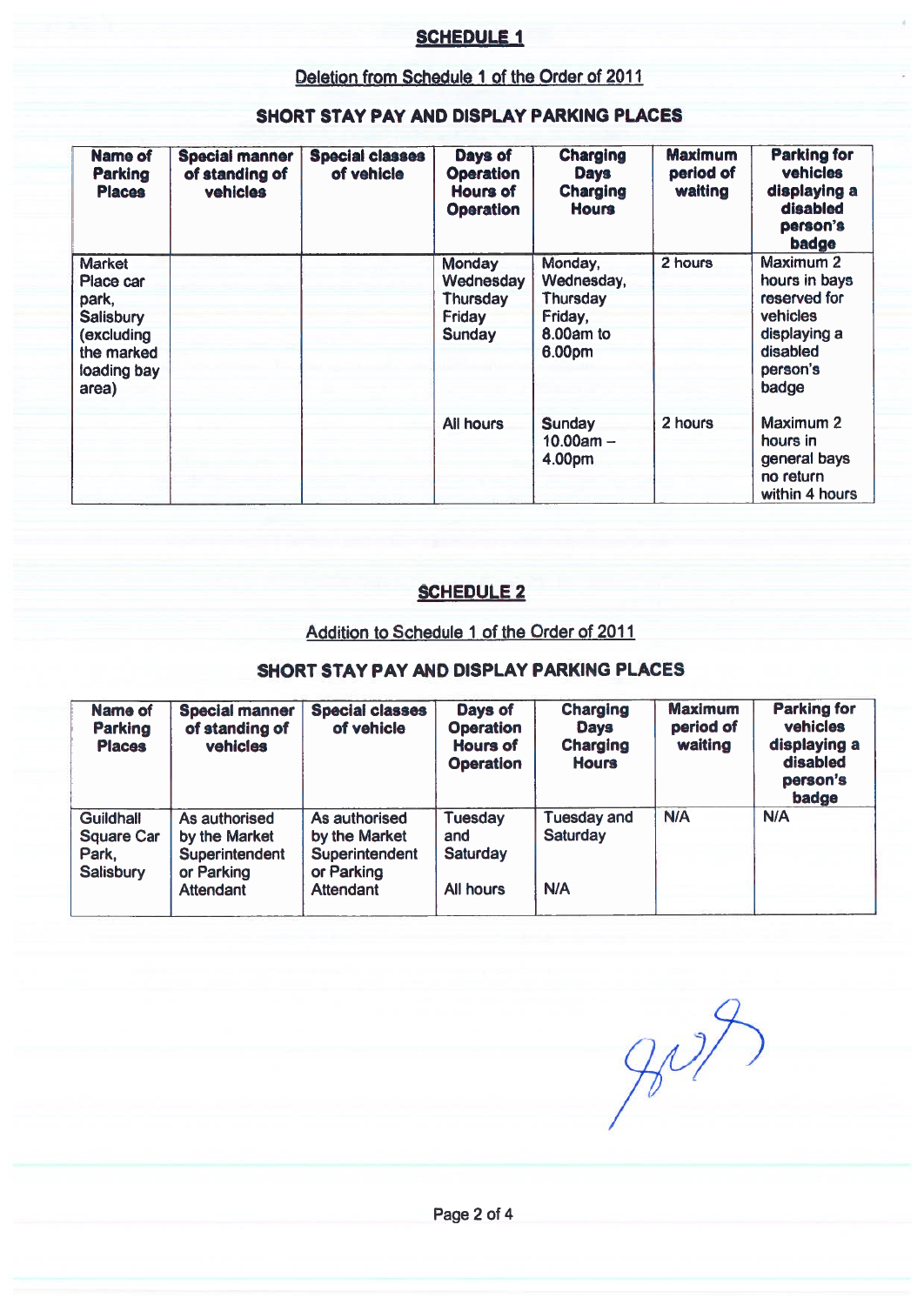# SCHEDULE 3

# Deletion from Schedule 5 of the Order of <sup>2011</sup>

# SALISBURY PARKING PLACES - FREE OF CHARGE

| Name of<br><b>Parking Place</b>        | <b>Special</b><br>manner of<br>standing<br>of vehicles | <b>Special</b><br><b>classes</b><br>of<br>vehicles                           | Days of<br><b>Operation</b><br><b>Hours of</b><br><b>Operation</b> | <b>Hours of</b><br><b>Restriction</b> | <b>Maximum period of waiting</b>                                                                                                                                               |
|----------------------------------------|--------------------------------------------------------|------------------------------------------------------------------------------|--------------------------------------------------------------------|---------------------------------------|--------------------------------------------------------------------------------------------------------------------------------------------------------------------------------|
| Guildhall<br><b>Square Car</b><br>Park | Side by<br>side in an<br>orderly<br>fashion            | Permit<br>holders<br>only<br><b>Disabled</b><br>person's<br>badge<br>holders | All days<br>All hours                                              | All hours                             | 24 hours expiring at midnight<br>on any day.<br>Disabled badge holders in 8<br>bays marked for disabled<br>badge holders only $-2$ hours<br>maximum stay, no return 2<br>hours |

# **SCHEDULE 4**

# Deletion from Schedule 7 of the Order of 2011

# SCALE OF CHARGES

|                                                                                                                                    | Tariff                                                                                                                                                                                                    |                                   |                                                  |
|------------------------------------------------------------------------------------------------------------------------------------|-----------------------------------------------------------------------------------------------------------------------------------------------------------------------------------------------------------|-----------------------------------|--------------------------------------------------|
|                                                                                                                                    | Daily charge and<br>maximum period of<br>waiting                                                                                                                                                          | <b>Other Conditions</b><br>of Use | <b>Parking Permit Band</b><br>(where applicable) |
| <b>Salisbury - Short</b><br><b>Stav</b>                                                                                            |                                                                                                                                                                                                           |                                   |                                                  |
| <b>Market Place Car</b><br>Park, Salisbury<br>(excluding the loading<br>area) Monday,<br>Wednesday,<br>Thursday, Friday,<br>Sunday | <b>Monday to Saturday</b><br>Up to $\frac{1}{2}$ hr - £1.40<br>Up to 1 hr - £2.70<br>Up to 1 $\frac{1}{2}$ hrs - £4.20<br>Up to 2 hrs - £5.50 -<br>$maximum$ stay $-$ return<br>prohibited within 2 hours |                                   | A                                                |
| eribbio and                                                                                                                        | Sunday<br>Up to 2 hours - £1.70 single<br>charge per visit 2 hour<br>maximum stay - return<br>prohibited within 2 hours                                                                                   |                                   |                                                  |